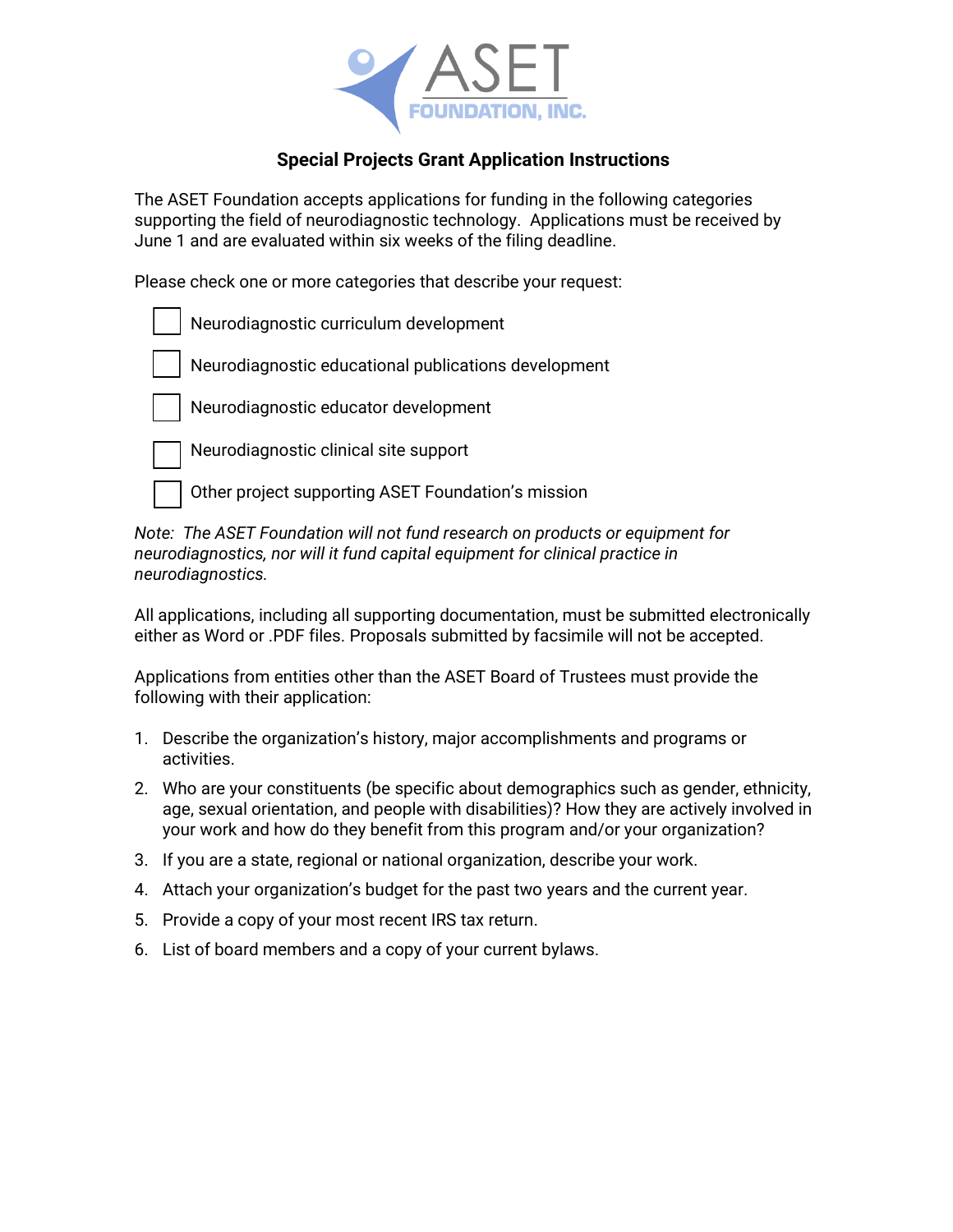## **ASET Foundation Special Projects Grant Application Cover Sheet**

**Date of Application\_\_\_\_\_\_\_\_\_\_\_\_\_\_\_\_\_\_\_\_\_\_**

# **APPLICANT INFORMATION**

| Name of organization (if ASET, go to Contact Person line)                                     |                                                                                    |          |                                      |  |
|-----------------------------------------------------------------------------------------------|------------------------------------------------------------------------------------|----------|--------------------------------------|--|
|                                                                                               |                                                                                    |          |                                      |  |
| Address                                                                                       | City, State                                                                        |          | Employer Identification Number (EIN) |  |
| Phone                                                                                         | Fax                                                                                | Web site |                                      |  |
| Name of top paid staff                                                                        | Title                                                                              | Phone    | E-mail                               |  |
| Name of contact person regarding this application Title                                       |                                                                                    | Phone    | E-mail                               |  |
|                                                                                               | <b>PROPOSAL INFORMATION</b>                                                        |          |                                      |  |
| Please give a 2-3 sentence summary of request: __________________________________             |                                                                                    |          |                                      |  |
|                                                                                               |                                                                                    |          |                                      |  |
|                                                                                               |                                                                                    |          |                                      |  |
|                                                                                               | Population served: ________________________________Geographic area served: _______ |          |                                      |  |
| Funds are being requested for (check at least one):<br>Neurodiagnostic Curriculum Development |                                                                                    |          |                                      |  |
| Neurodiagnostic Educational Publication Development<br>Neurodiagnostic Educators Development  |                                                                                    |          |                                      |  |
|                                                                                               | Neurodiagnostic Clinical Site Development Support                                  |          |                                      |  |
| Other Project Supporting the Mission of the ASET Foundation                                   |                                                                                    |          |                                      |  |
|                                                                                               | <b>BUDGET</b>                                                                      |          |                                      |  |

Dollar amount requested: \$\_\_\_\_\_\_\_\_\_\_\_\_\_\_\_\_\_\_\_\_\_\_\_\_\_\_\_\_\_\_\_\_\_\_\_\_\_\_\_

# **AUTHORIZATION**

**Signature and title:\_\_\_\_\_\_\_\_\_\_\_\_\_\_\_\_\_\_\_\_\_\_\_\_\_\_\_\_\_\_\_\_\_\_\_\_\_\_\_\_\_\_\_\_\_\_\_\_\_\_\_\_\_\_\_\_\_\_\_\_\_\_\_\_\_\_\_\_\_\_\_\_\_\_\_\_\_\_**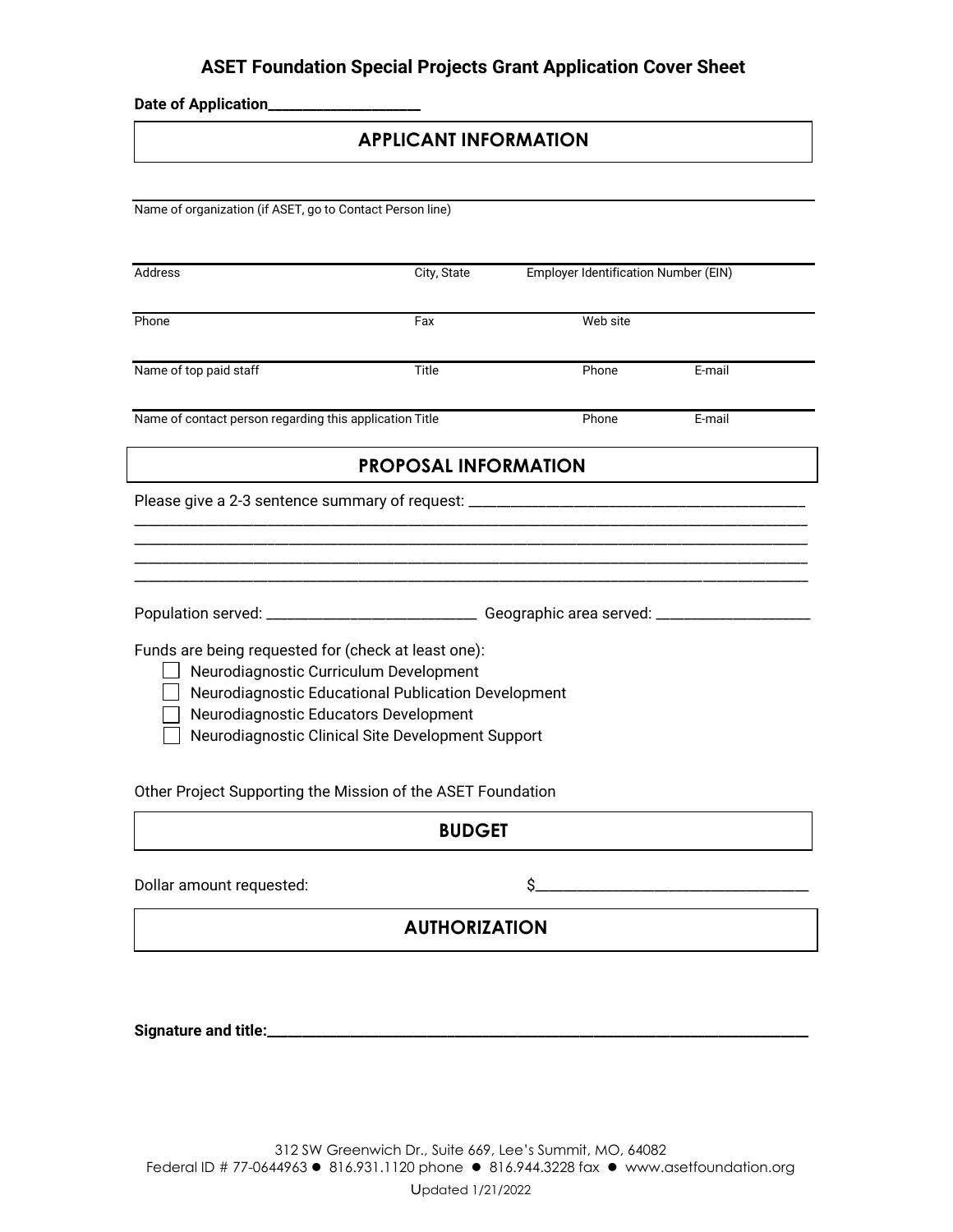## **ASET Foundation Special Projects Grant Application Form**

Please use the following outline as a guide to your proposal narrative. The narrative should be no more than 5 pages, excluding attachments.

- I. Purpose of the Grant
	- A. Situation
		- a. The opportunity, challenges, issues, or need that your proposal addresses.
		- b. How that focus was determined and who was involved in that decisionmaking process.
	- B. Activities
		- a. Overall goal(s) regarding the situation described above.
		- b. Objectives or ways in which you will meet the goal(s).
		- c. Specific activities for which you seek funding.
		- d. Who will carry out those activities?
		- e. Time frame in which this will take place.
		- f. How the proposed activities will benefit the neurodiagnostic community, being as clear as you can about the impact you expect to have.
		- g. Long-term funding strategies (if applicable) for sustaining this effort.
- II. Attachments/Requirements
	- A. Evaluation: Briefly describe your plan for evaluating the success of the project. What questions will be addressed? Who will be involved in evaluating this workstaff, board, committee, constituents, community, consultants? How will the evaluation results be used?
	- B. Who will be involved in carrying out the plans outlined in this request? Include a brief paragraph summarizing the qualifications of key individuals involved.
	- C. Budget
		- a. Indicate the funding period: \_\_\_\_\_\_\_\_\_\_\_\_\_\_ to \_\_
		- b. Income and Expenses Refer to attached sample budget format

If you have questions about this application, please contact Kevin Helm, ASET Foundation Executive Director, at 816.931.1120, ext. 101 or kevin@aset.org.